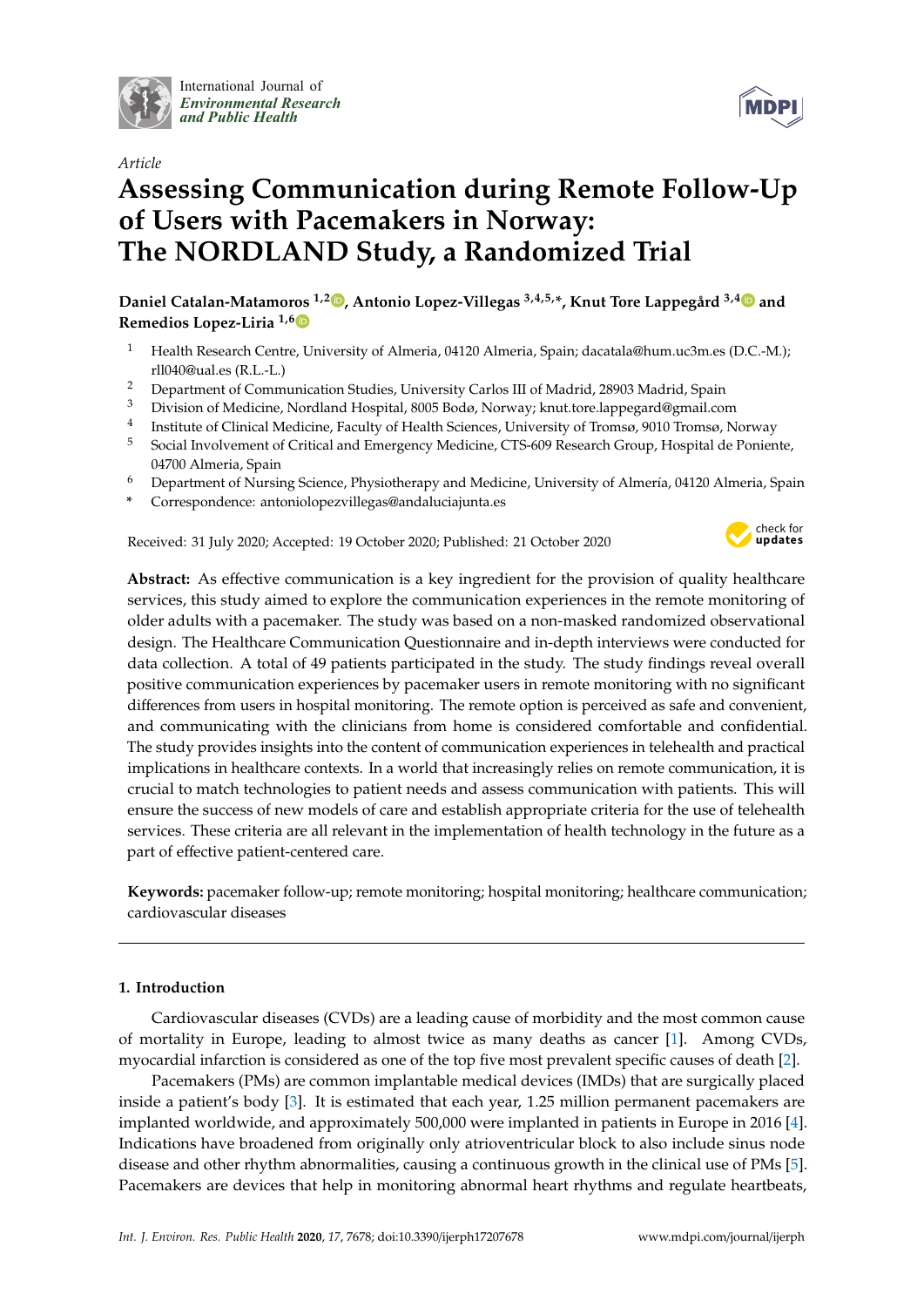and they are most commonly implanted in the chest region [\[6,](#page-9-5)[7\]](#page-9-6). According to clinical guidelines, patients with an implanted PM need to be followed up every 3–12 months [\[8](#page-9-7)[,9\]](#page-9-8). Remote follow-up services are considered a cost-effective option because of an increasing number of patients attending cardiology services [\[10\]](#page-9-9). Remote healthcare services provide several advantages such as increasing system sustainability, improving demand management, reducing hospital stays, decreasing the number of health consultations and journeys, improving communication among clinicians and the better access of users to healthcare services [\[11,](#page-9-10)[12\]](#page-9-11).

In the Norwegian Coordination Reform for the healthcare sector [\[13\]](#page-10-0), special attention was paid to telehealth strategies. The use of telehealth is growing in healthcare services. Initially, telemonitoring and remote follow-up were used to provide healthcare access to more remote populations [\[14\]](#page-10-1). New telecardiology strategies include remote monitoring (RM) to check system integrity, alerts on arrhythmic episodes, and potentially replacing in-clinic follow-ups and managing disease remotely [\[15\]](#page-10-2). On comparing patients with RM with those undergoing conventional follow-up in hospitals, similar frequencies of emergency visits and re-hospitalizations between the two groups were observed [\[16\]](#page-10-3). Additionally, the RM option is a significantly cost-effective alternative [\[17\]](#page-10-4) and has a remarkable impact on the informal care given by the relatives and friends of patients with PMs in terms of their well-being and cost [\[18\]](#page-10-5).

As remote healthcare services and technology are quickly becoming commonplace for healthcare organizations across the globe, it is urgent to carry out an associated in-depth study [\[19\]](#page-10-6). In relation to the RM of pacemakers, while many economic evaluations and outcome studies have been conducted, only a few have focused on the perception of communication by patients living with pacemakers. Therefore, the present study focused on the communication perception of people living with remotely monitored pacemakers.

#### *Communication and Monitoring of Pacemakers*

Effective communication is key to the provision of quality healthcare services, and communication between clinicians and patients is fundamental within the framework of "patient-centeredness" [\[12](#page-9-11)[,20,](#page-10-7)[21\]](#page-10-8). Chronic heart failure is a progressive condition characterized by an uncertain clinical trajectory, with a high risk of morbidity and mortality, that affects over 8% of older adults, globally [\[22\]](#page-10-9). Implantable electronic cardiac devices have revolutionized therapy in cardiology and are recommended in both national and international guidelines to treat chronic heart failure secondary to left ventricular systolic dysfunction [\[23\]](#page-10-10). The average age of pacemaker recipients is  $75 \pm 10$  years [\[24\]](#page-10-11); therefore, communication efforts should be clearly addressed for the elderly population. In this case, the understanding and management of illness are challenged by the presence of multimorbidity, polypharmacy, and frailty. For example, in the United States, older adults with heart disease, on average, have five other chronic conditions [\[25\]](#page-10-12) and consume an average of 11 different medications daily [\[26\]](#page-10-13), and nearly 76% have described feeling frail [\[27\]](#page-10-14). Consequently, the complexity of this population group challenges health professionals, patients, and informal caregivers to engage in communication with pacemaker users.

Pacemaker implantation is a very important life event, and therefore, patients may have different and particular experiences of living with such a device. Thus, prior to remote monitoring implementation, all involved personnel, including patients, must be well informed and educated about the RM process and expectations [\[28\]](#page-10-15). For example, users should be informed that they are responsible for keeping their contact information updated, informing about extended travel, maintaining the function of the transceiver and appropriate landline/cellular communications, and showing up for in-person assessments when an alert is generated and when asked by the health professionals.

Older adults with heart disease and other chronic conditions require frequent communication considering their declining conditions [\[29\]](#page-10-16). These conversations occur infrequently between patients and caregivers [\[30\]](#page-10-17). Besides, there is a lack of patient-friendly information about telehealth systems, and patients often rely on third-party information (e.g., on the Internet), which can be inaccurate or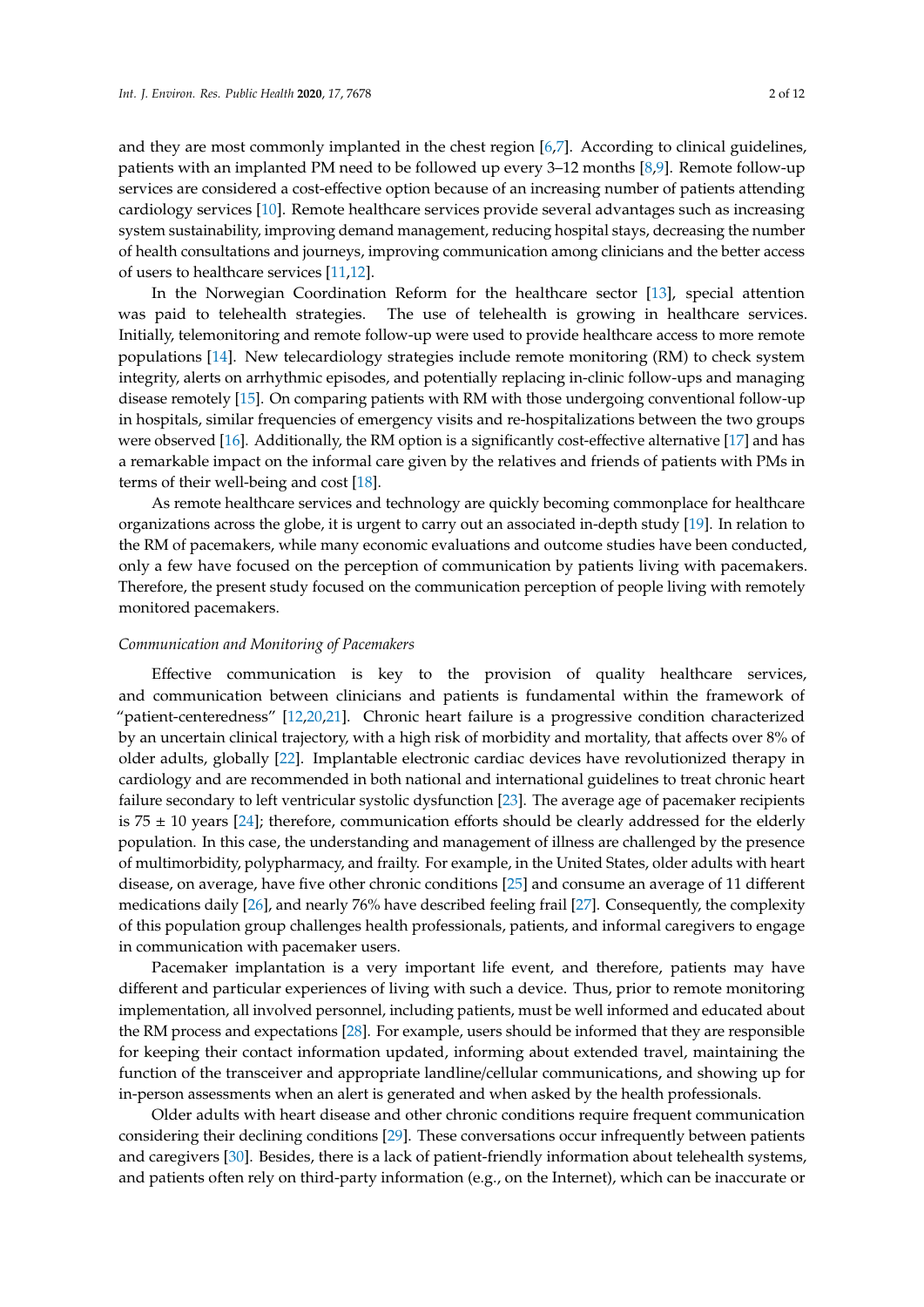even wrong [\[3\]](#page-9-2). Patient-related barriers are often considered the most important; hence, patients' perspectives can yield valuable insights for informing clinical approaches for the effective integration of these new remotely monitored pacemakers.

Earlier research on the elderly population, chronic heart disease, and communication focused mostly on end-of-life communication and the delivery of bad news without including analyses about other topics [\[29,](#page-10-16)[31,](#page-10-18)[32\]](#page-10-19). To our knowledge, no previous research exists regarding the perceptions of PM patients about communication during remote monitoring. Increasing our knowledge about the experience of users' communication during the remote monitoring of pacemakers could identify important opportunities for improvement. The perceptions of engaging in communication from the perspective of older adults with remotely monitored pacemakers remain poorly understood from the research perspective. To address this gap, this study explored the communication experiences in older adults with heart conditions, specifically, PM users following remote monitoring. The rationale of this study was to produce pertinent and translatable knowledge for future opportunities in the context of the healthcare of these patients and to direct future research.

#### **2. Materials and Methods**

This study is a part of a larger project, the NORDLAND study, which has conducting specific economic evaluations and assessing health-related quality of life, users' experiences, and the communication of these new telehealth services since 2014. This project entails collaboration among chronic heart patients with a pacemaker, their relatives, cardiologists, nurses, psychologists, and health communication experts.

This study follows a non-masked randomized observational design. The participants, having been implanted with a pacemaker, were required to be followed up either in the hospital or remotely. The recruitment took place in Nordland Hospital, Bodø, Norway. This hospital hosts a pacemaker center that covers 170,000 inhabitants and offers around 80–90 PM implants per year.

The study protocol was as per an earlier study [\[33\]](#page-10-20). Every participant had been scheduled for a pacemaker implant. The inclusion criteria were an age of 18 years or older, the capacity to provide informed consent and to maneuver the home monitoring system, and a life expectancy > 1 year. The exclusion criteria were being scheduled for an implantable cardioverter–defibrillator (ICD) orcardiac resynchronization therapy (CRT), and simultaneous involvement in other studies. All patients were included consecutively in the study and were followed up for 12 months after the PM implants. Seventy-six patients were identified in the hospital database, and 50 were invited to participate and randomized to either remote monitoring (RM,  $n = 25$ ) or hospital monitoring (HM,  $n = 25$ ), before being implanted with the PM. The investigators were not aware of or did not influence the randomization result prior to inclusion. After this, and due to the explicit nature of the intervention, it was not possible to blind patients or clinicians to the identity of the group to which they had been randomized.

The patients were implanted with either a single (VVIR) or a dual chamber (DDDR) pacemaker based on their diagnosis. Further characteristics and descriptions of the devices that were received by each group of participants are mentioned in detail in a previously published article [\[16](#page-10-3)[,33\]](#page-10-20).

Data were collected at 6 months and 12 months after surgery. At 6 months, 25 RM patients and 24 HM patients participated, with each participant answering a set of questions. One HM patient could not attend due to unavailability. The participants answered an adapted version of the HCCQ (Health Care Communication Questionnaire) [\[21\]](#page-10-8), which is listed in Table [1.](#page-3-0) The HCCQ aims to measure outpatients' communication experiences with hospital healthcare professionals. To further investigate the communication experiences of the RM participants 12 months after the implants, the 25 participants from the RM group were invited to attend an in-depth interview. In the total sample, four patients (RM: 2; HM: 2) died from non-cardiovascular causes. In addition, in the RM group, 11 were unavailable to attend the interview session. Therefore, 12 in-depth interviews were conducted. A member of the research team was in charge of conducting these interviews by using an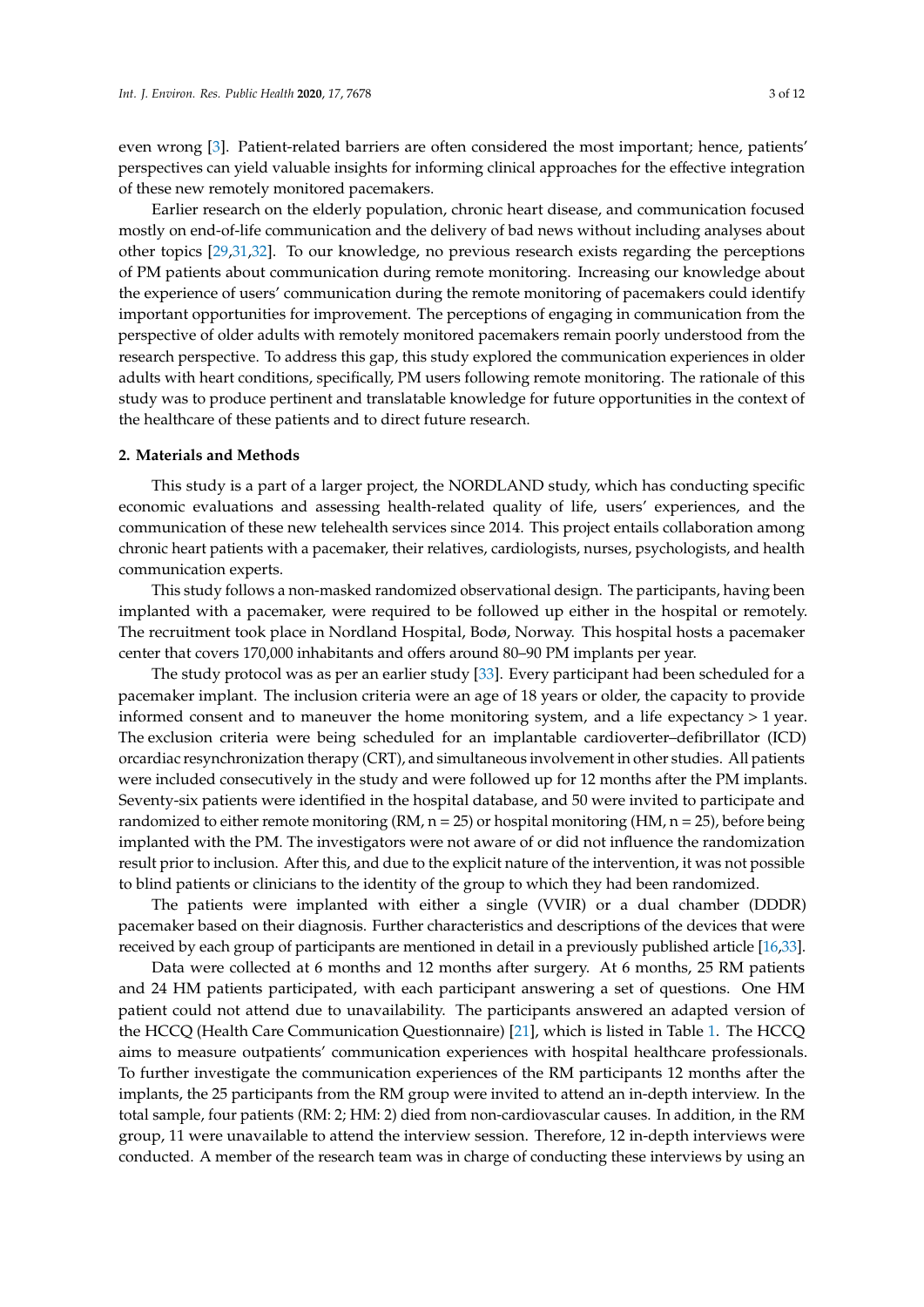<span id="page-3-0"></span>interview guide including open and closed questions (Table [2\)](#page-3-1). The interview guide was designed to elicit participants' communication experiences in relation to the RM of her/his pacemaker.

**Table 1.** The adapted version of the HCCQ—Health Care Communication Questionnaire [\[21\]](#page-10-8).

| I was asked questions in an aggressive manner               |
|-------------------------------------------------------------|
| I have been given answers in an aggressive manner           |
| I have been treated with kindness                           |
| I have been treated in a rude and hasty manner              |
| The healthcare provider addressed me with a smile           |
| The healthcare provider was able to manage the consultation |
| The healthcare provider showed respect for my privacy       |
| Table 2. Interview guide.                                   |

<span id="page-3-1"></span>

| Why did you find being home-monitored an advantage?                                                                    |
|------------------------------------------------------------------------------------------------------------------------|
| What did you like about talking to the clinicians from home?                                                           |
| What did you dislike about talking to the clinicians from home?                                                        |
| Would you have preferred to have seen the clinicians in person? Why? Why not?                                          |
| Did you feel comfortable talking to the clinicians from home? Why? Why not?                                            |
| Did you feel that your session was confidential? Why? Why not?                                                         |
| Have you ever had problems in conducting any data transmission from home? Yes/No                                       |
| How many times did the doctor call you to the hospital due to findings from data transmission?<br>Number:              |
| After your experience, what kind of monitoring/follow-up would you prefer?<br>It does not matter<br>Hospital<br>Remote |

The above protocol was approved by the Regional Ethics Committee (REK Nord; with the reference number: 2014/383/REK Nord). The study was developed according to the tenets of the Declaration of Helsinki. All patients signed corresponding informed consent forms before their enrollment (patient recruitment and follow-up, from 31 August 2014 to 30 November 2016), and appropriate measures were taken to ensure data privacy. The trial protocol was registered at ClinicalTrials.gov, Identifier: NCT02237404.

The statistical analyses were carried out following an earlier published study [\[18\]](#page-10-5). To start with, patient baseline characteristics and potential differences between groups were compared using a difference-in-means test for continuous variables and a difference-in-proportions test (binomial method) or the chi-square test (replaced by Fisher's exact test for cells with  $n < 5$  cases) for qualitative variables. Next, the results from the questionnaire were presented on a single question based on a comparison between the two groups, telemonitoring and hospital monitoring, using the Mann–Whitney U test for ordinal data and the chi-square test for nominal data. The analysis of the in-depth interviews followed a framework approach, whereby a coding frame was inductively constructed from the data [\[34,](#page-11-0)[35\]](#page-11-1). Analyses were carried out using the SPSS statistical software 24th edition (SPSS Institute, Inc., Chicago, IL, USA) and NVivo 11th edition for content analysis.

## **3. Results**

The baseline characteristics are presented in Table [3.](#page-4-0) General information from the six-month follow-up after the implant is listed in Table [4.](#page-5-0) There was no significant difference between the RM and the HM groups with regard to age, gender, pacing indication, and other clinical characteristics. Differences were only observed in those items that were directly influenced by the type of monitoring, including "transmissions from patient's home" and "calls/letters sent to the patients".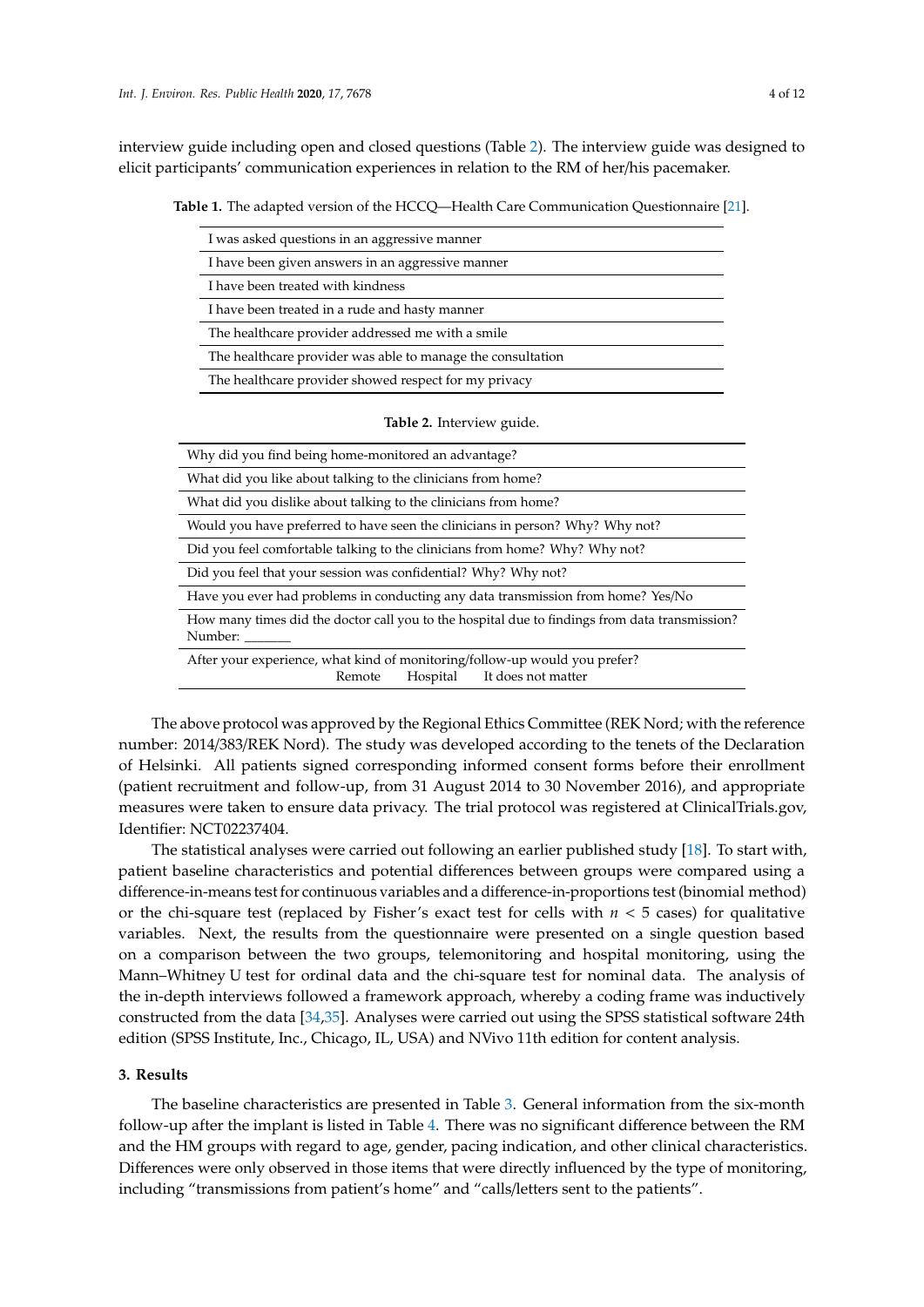| Table 3. Selected patient baseline characteristics by intervention status. |
|----------------------------------------------------------------------------|
|----------------------------------------------------------------------------|

<span id="page-4-0"></span>

|                                  | Groups         |                |                            |            |
|----------------------------------|----------------|----------------|----------------------------|------------|
| Variables                        | All $(n = 50)$ | Telemonitoring | <b>Hospital Monitoring</b> | $p$ -Value |
| Age                              | 74.84 (±11.75) | 73.68 (±14.22) | $76.00 \ (\pm 8.77)$       | 0.676      |
| Men                              | 26 (52.0)      | 13(52.0)       | 13(52.0)                   | 1.00       |
| Pacing indication N (%)          |                |                |                            |            |
| Sick sinus syndrome              | 24 (48.0)      | 12(48.0)       | 12(48.0)                   |            |
| Atrioventricular block           | 20 (40.0)      | 11 (44.0)      | 9(36.0)                    | 0.648      |
| Chronic AF with bradycardia      | 6(12.0)        | 2(8.0)         | 4(16.0)                    |            |
| Disease manifestations N (%)     |                |                |                            |            |
| Syncope                          | 14 (28.0)      | 8(32.0)        | 6(24.0)                    |            |
| <b>Dizziness</b>                 | 25(50.0)       | 12(48.0)       | 13(52.0)                   | 0.812      |
| Dyspnea                          | 11(22.0)       | 5(20.0)        | 6(24.0)                    |            |
| Service derived N (%)            |                |                |                            |            |
| Emergency dept.                  | 3(6.0)         | 1(4.0)         | 2(8.0)                     |            |
| Cardiology ward                  | 14 (28.0)      | 5(20.0)        | 9(36.0)                    | 0.505      |
| Primary healthcare               | 4(8.0)         | 2(8.0)         | 2(8.0)                     |            |
| Other hospitals                  | 29 (58.0)      | 17(68.0)       | 12(48.0)                   |            |
| Stimulation N (%)                |                |                |                            |            |
| <b>DDDR</b>                      | 44 (88.0)      | 23(92.0)       | 21 (84.0)                  | 0.334      |
| <b>VVIR</b>                      | 6(12.0)        | 2(8.0)         | 4(16.0)                    |            |
| Comorbidities N (%)              |                |                |                            |            |
| Dyslipidemia                     | 27 (54.0)      | 13 (52.0)      | 14 (56.0)                  | 0.500      |
| Obesity $(BMI > 30)$             | 1(2.0)         | 0(0.0)         | 1(4.0)                     | 0.500      |
| Tachyarrhythmia                  | 18 (36.0)      | 7(28.0)        | 11(44.0)                   | 0.189      |
| Hypertension                     | 32 (64.0)      | 17(68.0)       | 15(60.0)                   | 0.384      |
| Other comorbidities N (%)        |                |                |                            |            |
| None                             | 18 (36.0)      | 11 (44.0)      | 7(28.0)                    | 0.388      |
| Others                           | 10(20.0)       | 6(24.0)        | 4(16.0)                    |            |
| Coronary heart diseases          | 22 (44.0)      | 8(32.0)        | 14 (56.0)                  |            |
| Pharmaceutical treatment $N$ (%) |                |                |                            |            |
| Antiaggregants                   | 18 (36.0)      | 8(32.0)        | 10(40.0)                   | 0.384      |
| Anticoagulants                   | 25(50.0)       | 10(40.0)       | 15(60.0)                   | 0.129      |
| Antiarrhythmics                  | 18 (36.0)      | 7(28.0)        | 11(44.0)                   | 0.189      |
| Antihypertensives                | 32 (64.0)      | 18 (72.0)      | 14 (56.0)                  | 0.189      |
|                                  |                |                |                            |            |

*n* = 50 (Remote monitoring group: 25; Hospital monitoring group: 25). Values are expressed as means or proportions. DDDR: Bicameral pacemaker with two electrodes placed in the atrium and in the ventricle; VVIR: Unicameral pacemaker with an electrode in the ventricle with the ability to modulate the frequency of stimulation; BMI: Body mass index. Note: this table has been previously published in a previous article [\[33\]](#page-10-20).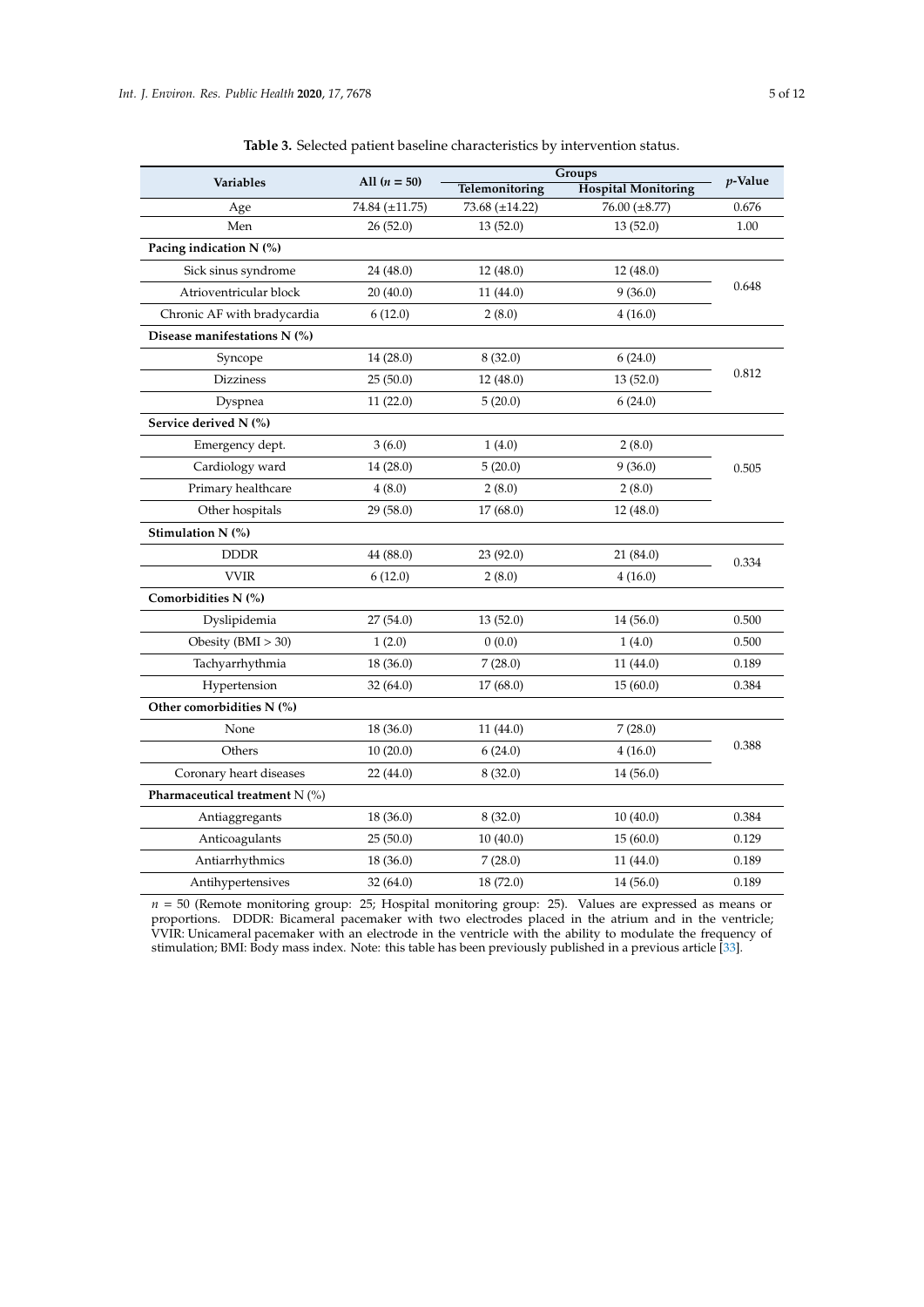<span id="page-5-0"></span>

| Variables         | All $(n = 49)$                              | Groups                                                                     |                                                                              | $p$ -Value |
|-------------------|---------------------------------------------|----------------------------------------------------------------------------|------------------------------------------------------------------------------|------------|
|                   |                                             | Telemonitoring                                                             | <b>Hospital Monitoring</b>                                                   |            |
|                   | Number of transmissions from hospital N (%) |                                                                            |                                                                              |            |
| 0                 | 0(0.0)                                      | 0(0.0)                                                                     | 0(0.0)                                                                       |            |
| $\mathbf{1}$      | 41 (83.7)                                   | 21 (84.0)                                                                  | 20(83.3)                                                                     | 0.26       |
| 2                 | 6(12.2)                                     | 2(8.0)                                                                     | 4(16.7)                                                                      |            |
| 3                 | 2(4.1)                                      | 2(8.0)                                                                     | 0(0.0)                                                                       |            |
|                   |                                             | Number of transmissions from patient's home N (%)                          |                                                                              |            |
| 0                 | 29 (59.2)                                   | 5(20.0)                                                                    | 24 (100)                                                                     | < 0.001    |
| $3 - 5$           | 15(30.6)                                    | 15(60.0)                                                                   | 0(0.0)                                                                       |            |
| $6 - 8$           | 5(10.2)                                     | 5(20.0)                                                                    | 0(0.0)                                                                       |            |
|                   |                                             | Extra transmissions from patient's home N (%)                              |                                                                              |            |
| 0                 | 45 (91.8)                                   | 21 (84.0)                                                                  | 24 (100)                                                                     | 0.12       |
| $\mathbf{1}$      | 1(2.0)                                      | 1(4.0)                                                                     | 0(0.0)                                                                       |            |
| 3                 | 3(6.2)                                      | 3(12.0)                                                                    | 0(0.0)                                                                       |            |
|                   | Cardiovascular events N (%)                 |                                                                            |                                                                              |            |
| None              | 46 (93.9)                                   | 23(92.0)                                                                   | 23 (95.8)                                                                    |            |
| PCI               | 1(2.0)                                      | 1(4.0)                                                                     | 0(0.0)                                                                       | 0.40       |
| Angina            | 1(2.0)                                      | 0(0.0)                                                                     | 1(4.2)                                                                       |            |
| Lead dislodgement | 1(2.0)                                      | 1(2.0)                                                                     | 0(0.0)                                                                       |            |
|                   | Calls/letters sent to the patients $N$ (%)  |                                                                            |                                                                              |            |
| 0                 | 27(55.1)                                    | 4(16.0)                                                                    | 23(95.8)                                                                     |            |
| $\mathbf{1}$      | 21 (42.9)                                   | 20(80.0)                                                                   | 1(4.2)                                                                       | < 0.001    |
| 3                 | 1(2.0)                                      | 1(4.0)                                                                     | 0(0.0)                                                                       |            |
|                   | Changes in medication $N$ (%)               |                                                                            |                                                                              |            |
| 0                 | 33 (67.3)                                   | 17 (68.0)                                                                  | 16(66.7)                                                                     |            |
| $\mathbf{1}$      | 7(14.3)                                     | 5(20.0)                                                                    | 2(8.3)                                                                       | 0.11       |
| 2                 | 3(6.1)                                      | 1(4.0)                                                                     | 2(8.3)                                                                       |            |
| 3                 | 4(8.2)                                      | 0(0.0)                                                                     | 4(16.7)                                                                      |            |
| 4                 | 2(4.1)                                      | 2(8.0)                                                                     | 0(0.0)                                                                       |            |
|                   | Changes in pacemaker's programming N (%)    |                                                                            |                                                                              |            |
| 0                 | 34 (69.4)                                   | 16(64.0)                                                                   | 18 (75.0)                                                                    |            |
| $\mathbf{1}$      | 13(26.5)                                    | 7(28.0)                                                                    | 6(25.0)                                                                      | 0.34       |
| $\overline{2}$    | 2(4.1)                                      | 2(8.0)                                                                     | 0(0.0)                                                                       |            |
|                   |                                             | Number of hospitalizations (related or not to pacemaker's implant) $N$ (%) |                                                                              |            |
| 0                 | 30(61.2)                                    | 14 (56.0)                                                                  | 16 (66.7)                                                                    | 0.55       |
| $\mathbf{1}$      | 14 (28.6)                                   | 7(28.0)                                                                    | 7(29.2)                                                                      |            |
| 2                 | 4(8.2)                                      | 3(12.0)                                                                    | 1(4.2)                                                                       |            |
| $\mathbf 5$       | 1(2.0)                                      | 1(2.0)                                                                     | 0(0.0)                                                                       |            |
|                   |                                             |                                                                            | Number of hospitalization days (related or not to pacemaker's implant) N (%) |            |
| $\boldsymbol{0}$  | 30(61.2)                                    | 14 (56.0)                                                                  | 16(66.7)                                                                     |            |
| $1 - 5$           | 12(24.5)                                    | 6(24.0)                                                                    | 6(25.1)                                                                      | 0.54       |
| $6 - 10$          | 4(8.1)                                      | 2(8.0)                                                                     | 2(8.4)                                                                       |            |
| $+10$             | 3(6.0)                                      | 3(12.0)                                                                    | 0(0.0)                                                                       |            |
|                   | Reasons for hospitalization $N$ (%)         |                                                                            |                                                                              |            |
| None              | 30(61.2)                                    | 14 (56.0)                                                                  | 16 (66.7)                                                                    | 0.37       |
| Others            | 6(12.3)                                     | 3(12.0)                                                                    | 3(12.5)                                                                      |            |
| Cancer            | 1(2.0)                                      | 1(4.0)                                                                     | 0(0.0)                                                                       |            |
| Coronary problems | 9(18.4)                                     | 4(16.0)                                                                    | 5(20.8)                                                                      |            |
| Pacemaker         |                                             |                                                                            |                                                                              |            |
| dysfunction       | 3(6.1)                                      | 3(12.0)                                                                    | 0(0.0)                                                                       |            |

**Table 4.** Follow-up general information at six months.

*n* = 50 (Remote monitoring group: 25; Hospital monitoring group: 24). Values are expressed as means or proportions. PCI: Percutaneous coronary intervention. Note: this table has been published in a previous article [\[33\]](#page-10-20).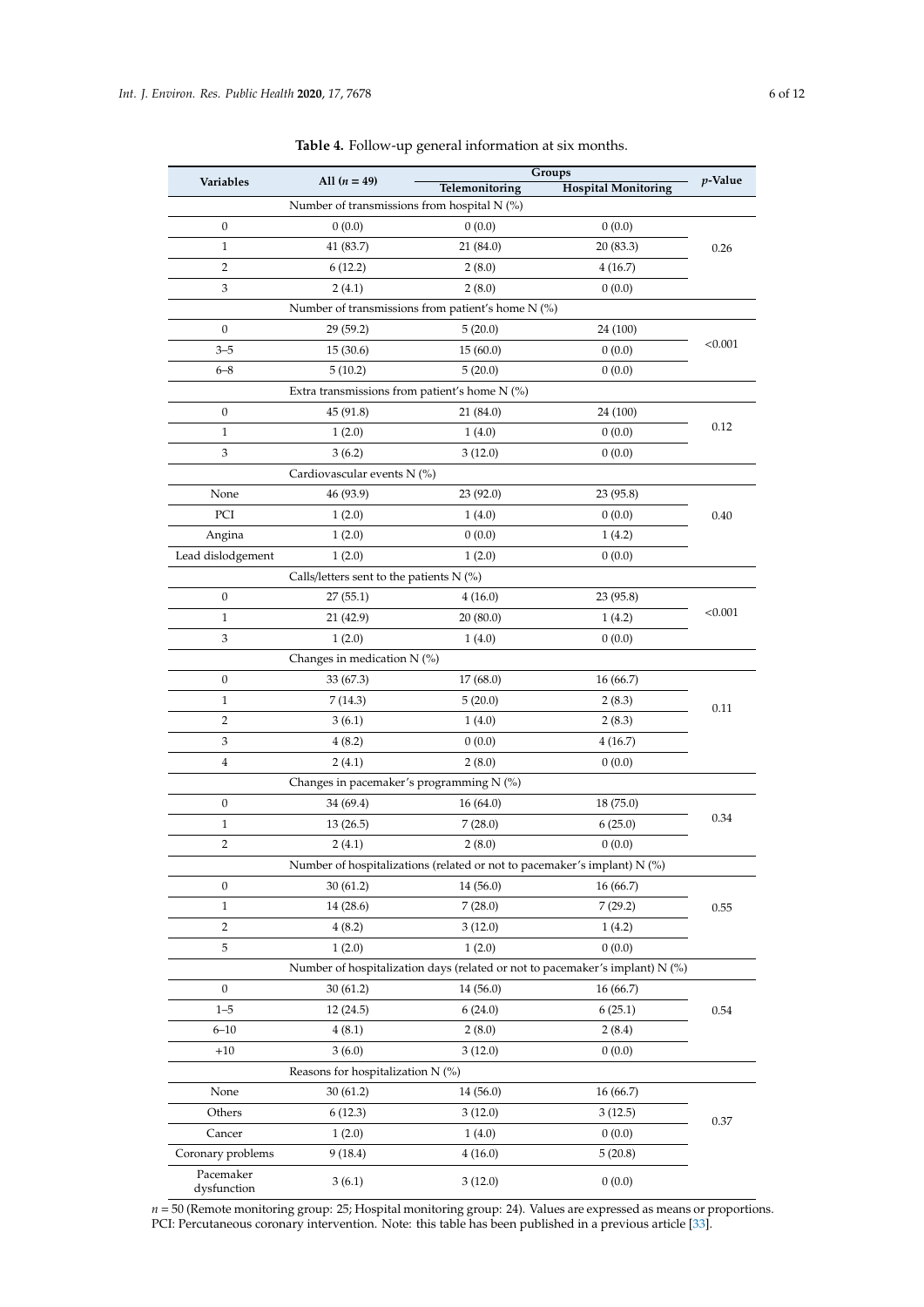At 6-month follow-up, 24 participants from each group answered the questionnaire about the results derived from the HCCQ. The overall communication experience with both types of follow-ups was positive, and there was no significant difference between the remote monitoring and the hospital monitoring groups (see Table [5\)](#page-6-0).

<span id="page-6-0"></span>**Table 5.** Results derived from the adapted version of the Health Care Communication Questionnaire (HCCQ).

| Questions  | <b>Answering Categories</b>                                                                                                              | <b>Remote Monitoring</b><br>Group <sup>*</sup><br>$(n = 24)$ | <b>Hospital Monitoring</b><br>Group <sup>*</sup><br>$(n=24)$ | <i>p</i> -Value |
|------------|------------------------------------------------------------------------------------------------------------------------------------------|--------------------------------------------------------------|--------------------------------------------------------------|-----------------|
| Ouestion 1 | $1 = Not at all;$<br>$2 = To a small extent;$<br>$3 =$ To a moderate extent;<br>$4 =$ To a large extent;<br>$5 =$ To a very large extent | 1(1, 5)                                                      | 1(1,1)                                                       | 0.383           |
| Ouestion 2 |                                                                                                                                          | 1(1, 2)                                                      | 1(1,1)                                                       | 0.332           |
| Ouestion 3 |                                                                                                                                          | 5(2, 5)                                                      | 5(3, 5)                                                      | 0.363           |
| Question 4 |                                                                                                                                          | 1(1, 3)                                                      | 1(1,1)                                                       | 0.332           |
| Ouestion 5 |                                                                                                                                          | 4(2, 5)                                                      | 5(3, 5)                                                      | 0.431           |
| Ouestion 6 |                                                                                                                                          | 5(2, 5)                                                      | 5(3, 5)                                                      | 0.718           |
| Ouestion 7 |                                                                                                                                          | 5(1, 5)                                                      | 5(3, 5)                                                      | 0.379           |

\* Data presented as median (min., max.).

After 12 months of surgery, the participants from the RM group were invited for an in-depth interview. In total, 12 participants accepted and attended the interview session, while the remaining patients declined to participate in the interviews due to unavailability or death. Each interview lasted approximately 30 min. The participants provided highly productive information that was processed. Quotes from the participants are also provided (see Table [6\)](#page-6-1). In general, the participants reported positive experiences about the RM option. Considering the RM advantages, 66% of the participants (*n* = 8) perceived this new system as a safe option, as they felt they were being continuously followed up. Particularly, an additional advantage was reduced visits to the hospital, mainly because of the traveling time and costs. The participants also indicated positive experiences about talking to the clinicians from home, importantly, that it was easy and that they felt safe. No participant showed any dislike of these remote conversations with clinicians. The majority of the participants (*n* = 9.75%) did not prefer to meet the clinicians in person. Two patients (16%) mentioned that they would have preferred to meet the clinicians in person only if their health status decreased or some problems with the PM occurred. One participant (8%) mentioned his preference to meet the clinicians sometimes in the hospital for specific questions. All participants felt comfortable about talking to the clinicians from home, and also felt that the RM system was confidential. One patient (8%) mentioned having problems when conducting data transmission from home. Finally, considering what system they would prefer based on previous experience, 58% of the participants (*n* = 7) preferred the remote follow-up, 33% participants (*n* = 4) did not show any particular preference for either RM or HM, and 8% participants ( $n = 1$ ) would have preferred a hospital follow-up.

**Table 6.** Quotes from participants in the remote monitoring group, 12 months after surgery.

<span id="page-6-1"></span>

| "I felt safe with this continuous follow-up", participant number 1.                                                               |
|-----------------------------------------------------------------------------------------------------------------------------------|
| "I feel that the session was confidential, I trust in the system", participant number 16.                                         |
| "It was comfortable to speak with the clinicians from home because I got the answers I needed", participant<br>number 22.         |
| "Talking to the clinicians from home was safe", participant number 34.                                                            |
| "One of the main advantages for the remote monitoring is that I do not have to travel to the hospital",<br>participant number 47. |
|                                                                                                                                   |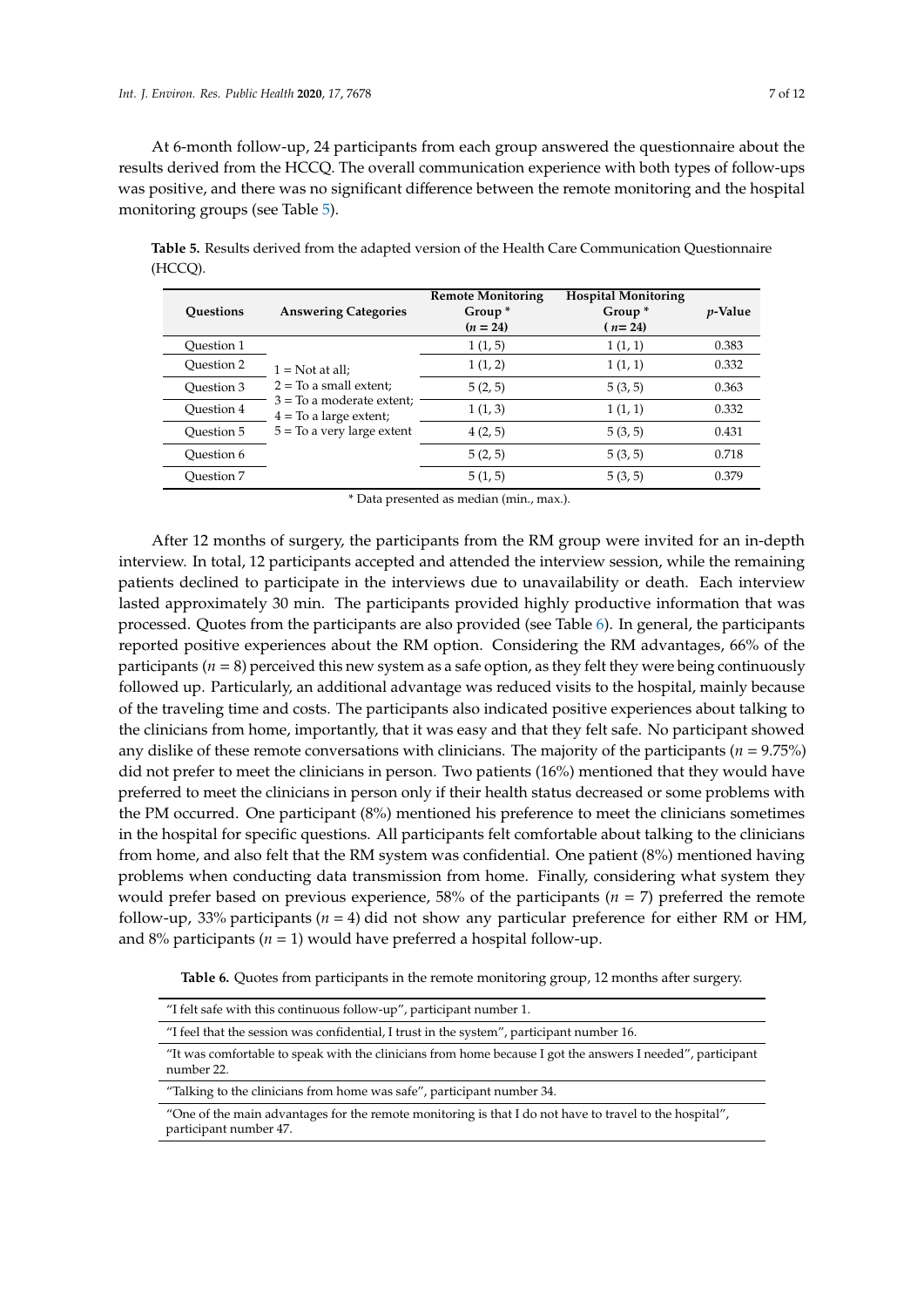### **4. Discussion**

This study explored the communication experiences in PM users through remote monitoring to produce pertinent and translatable knowledge for future opportunities in healthcare contexts. To our knowledge, this is the first study to explore the follow-up communication experiences of PM users living remotely. Our findings revealed (a) overall positive communication experiences in RM pacemaker users, (b) no differences in the communication experiences between the RM and HM users, (c) the perception of remote follow-up as a safe and confidential option, and (d) talking to the clinicians from home is a comfortable option.

Although the patients following remote or in-home follow-ups of pacemaker implants have fewer scheduled visits to the hospital and consequently less in-office contact with clinicians, our results reveal an overall positive communication experience. These patients had a scheduled visit to the hospital after one month of surgery, during which the physician explained the characteristics of the monitoring that they had been assigned to. Following the international consensus on the monitoring of cardiovascular implantable electronic devices [\[36\]](#page-11-2), the RM patients were advised in the beginning that they would be called only if something went wrong. The RM pacemaker automatically collects and transmits encrypted health information to the Home Monitoring Service Centre, depending on the patients' needs as defined by their physician. Therefore, after one month, no visits were scheduled in the RM group. These patients were called and referred for an in-office visit only if the received data detected any device dysfunction or a cardiovascular event.

An important outcome of our study was that the patients with in-home follow-up perceived similar communication experiences with hospital healthcare professionals to the patients with hospital follow-up. This is an important finding that is supported by a previous study that compared the two types of follow-up. However, while in this study, there was no perceived loss of communication, the earlier study was conducted in another health setting [\[14\]](#page-10-1). Different studies suggest that telehealth providers require high-level communication skills, for example, to compensate for a lack of visual cues [\[37–](#page-11-3)[39\]](#page-11-4). Therefore, we may assume that communication by clinicians met the patients' needs in our study. Varma (2016) states that effective communication with patients in remote follow-up should include a good presentation of the benefits of this healthcare model. Information on the expected reaction times should be cautiously described to patients, who should also be educated, along with their caregivers, on how to proceed in emergencies. Furthermore, to maintain effective ongoing communication with patients, personal knowledge of the clinicians who phone the patient when there is trouble may significantly strengthen their relationship.

Issues of patient safety in telehealth have been largely unexplored [\[40\]](#page-11-5). During the in-depth interviews conducted with the participants under RM, the majority of the patients perceived this type of follow-up as a safe, comfortable option and that they would prefer this remote option to the hospital follow-up. Our findings are well aligned with those of Donelan et al. [\[14\]](#page-10-1), who observed that patients under remote follow-up perceived considerable added convenience and saved travel time, and a majority also recommended it to family and friends. Nevertheless, other authors analyzing this type of communication suggested the need for the personal contact of these patients with clinicians because patients with an insertable cardiac monitor experienced the feeling of "not knowing" or "being uninformed" [\[41\]](#page-11-6). In this regard, Kirkegaard et al. [\[42\]](#page-11-7) argued that telehealth solutions cannot be a stand-alone option with no presence of the healthcare provider, especially in patients with long-term conditions. In telehealth services, the absence of visual stimuli provides unique barriers to communication and increases the risk of misunderstandings and distractions [\[43\]](#page-11-8). However, in the case of the remote follow-up of patients with pacemakers, there is no need for information exchange unless something goes wrong, although, in this case, personal contact was made. One month after surgery, patients are advised that in the RM environment, "no news is good news". Our study may have found positive communication experiences because personal contact was unnecessary during the follow-up process and the remote communication experiences were perceived as successful. The sample of patients with an RM pacemaker considered this type of follow-up as safe and comfortable. However, this should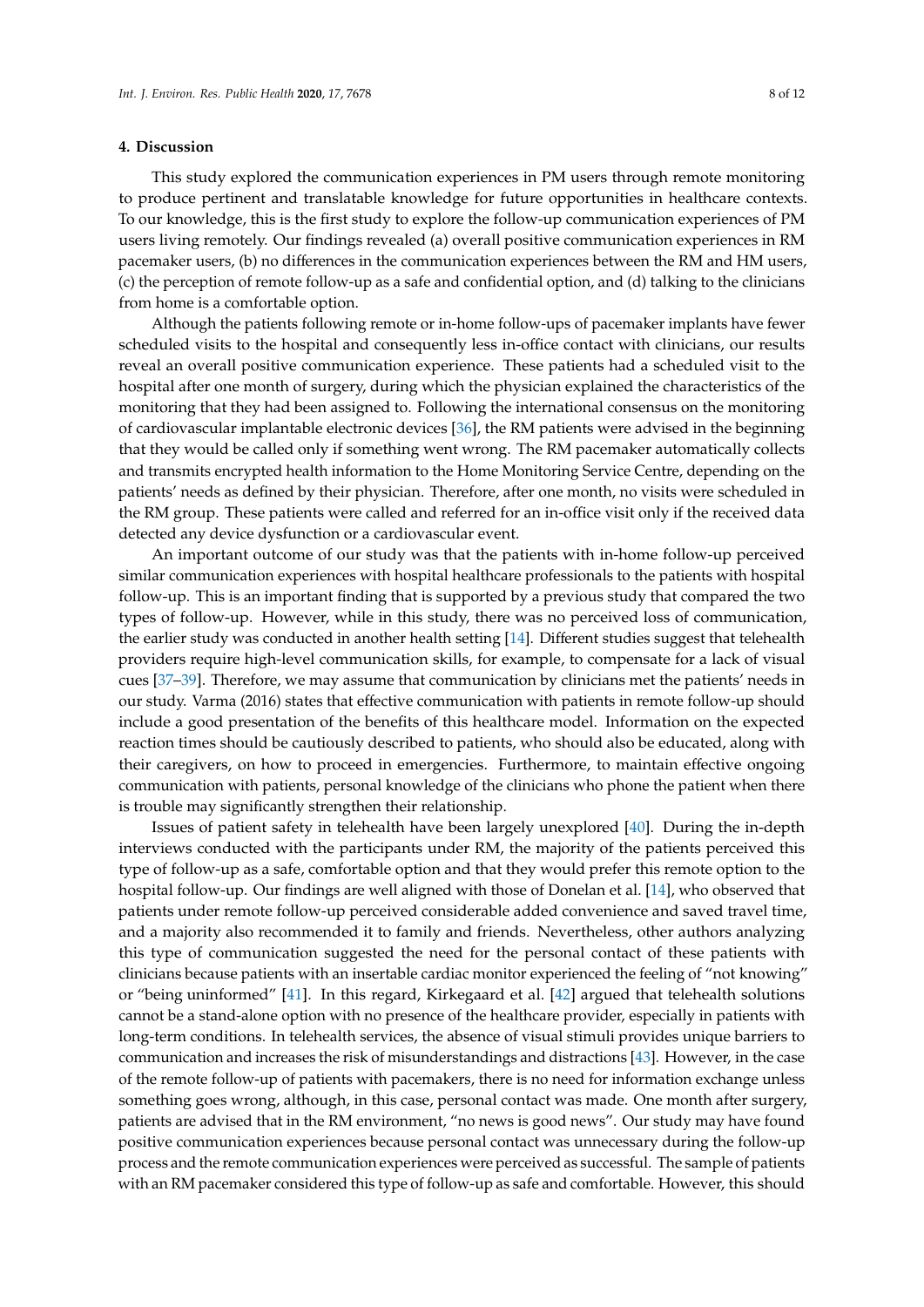be further analyzed in other health settings. For example, in a study on telerehabilitation settings including patients with heart disease, lymphedema, and chronic pulmonary obstructive disease, personal contact with clinicians was perceived safer by patients [\[44\]](#page-11-9). Furthermore, some other studies recommend that as these patients are often suffering mentally from depression or anxiety, clinicians should be aware of significant mental health symptoms that cannot be perceived by the remote follow-up system [\[45](#page-11-10)[,46\]](#page-11-11).

Therefore, the authors suggest a balanced remote follow-up system that includes several phone calls, even when the system has not declared any unusual event. Considering that this group of patients is specially aged with high comorbidity, there may be queries related to the pacemaker, especially when they are asymptomatic; thus, this contact is the only mode for knowing about their health status and confirming their progress. This induces us to reflect on the following Albert Einstein quote: "The human spirit must prevail over technology".

We recognize limitations to this work, which need to be considered before making any interpretation of the results. Measuring a patient's communication experience includes feedback biases from intentionally answering the questionnaires to accomplish positive outcomes. Our overall positive communication experiences could have been influenced by the phenomenon called the "Hawthorne effect" [\[47\]](#page-11-12), which states that patients tend to change their behavior when they are targets of interest and attention, irrespective of the specific nature of an intervention, which could be a limitation of our results. In such situations, patients may become eager to please their clinicians and make them feel successful. In addition, some patients wish to participate so that "good" results can be achieved in the study. Particularly, most data describing communication experiences come from retrospective approaches using questionnaires, interviews, and focus groups. Such retrospective data are subject to recall bias. Further research must be carried out using more reliable techniques such as observation and/or recording to assess skills in communication between clinicians and patients in real time [\[48\]](#page-11-13). Another limitation is that we conducted an open study wherein the clinicians, researchers, and patients knew the follow-up types. Finally, we would like to mention that the sample included in the NORDLAND study was small and that further research should consider strengthening this aspect. In addition, further research could also focus on analyzing the level of health and technology literacy of pacemaker users, as this could be an important point to consider in the implementation of this new technology. Nonetheless, we believe that this study presents some significantly strong points because the NORDLAND study is a randomized study in a field where it is not common to conduct such a method design. This ensures a major evidence level, a reduced chance of bias due to the random selection of the groups, and maybe repeatability and comparability with other studies. In a world that increasingly relies on remote communication, it will be crucial to match technologies to patient needs and assess communication with patients [\[49\]](#page-11-14). This will ensure the success of new models of care and establish appropriate criteria for the use of telehealth services. These criteria are all relevant in the implementation of health technology in the future as a part of effective patient-centered care. Telehealth should aim to improve the quality of health services with a special focus on overcoming standing barriers to healthcare when attending traditional hospital visits.

### **5. Conclusions**

With the unstoppable implementation of digital contributions to meet the different needs of the patients, telehealth is expected to be adopted progressively. This study provides some insight into the content of communication experiences in telehealth and confirms positive communication experiences in cases of people with pacemakers in remote follow-up. These new health technologies might be a great complement, especially for the long-term sick population. It is thus critical to continue to develop strategies to assess and improve the communication experiences of patients. In our study, the patients reported communication experiences in a specific health setting, that of the remote monitoring of pacemakers. This study design may also be considered for other settings, as there is a lack of analysis of communication experiences with other telehealth services.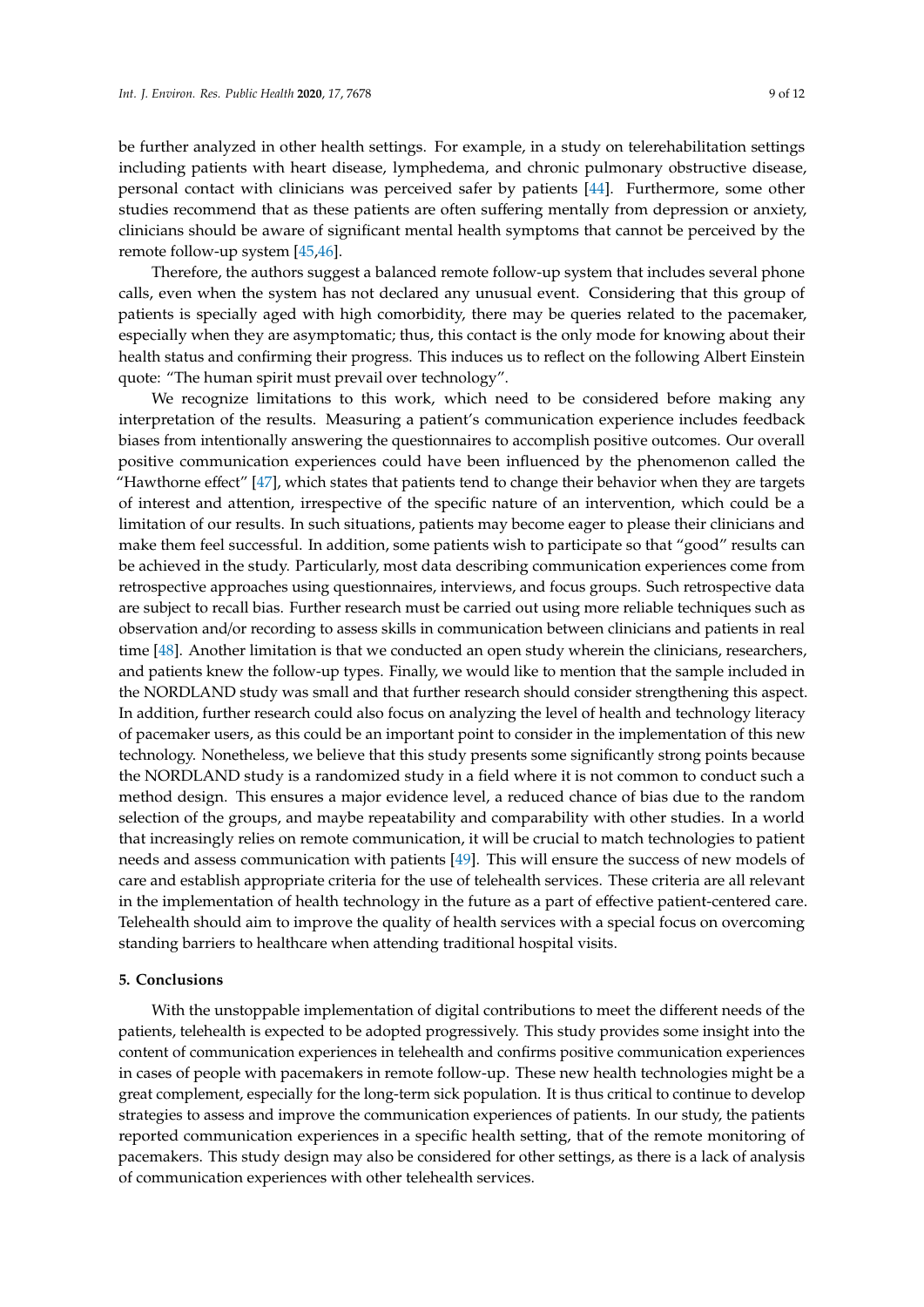**Author Contributions:** Conceptualization, D.C.-M. and A.L.-V.; methodology, K.T.L.; formal analysis, D.C.-M. and A.L.-V.; investigation, A.L.-V. and K.T.L.; resources, R.L.-L.; data curation, R.L.-L.; writing—original draft preparation, D.C.-M.; writing—review and editing, D.C.-M., A.L.-V., K.T.L., and R.L.-L. All authors have read and agreed to the published version of the manuscript.

**Funding:** This project—the NORDLAND study—was funded by the European Economic Area, project reference number 008/ABELCM/2014A, under the research call "NILS Science and Sustainability Program", 2014. In addition, the study has also been supported by the Health Research Centre from the University of Almeria (Spain). The funders had no role in the study design, data collection and analysis, decision to publish, or preparation of the manuscript.

**Acknowledgments:** We would like to thank the patients who participated in the study and acknowledge the invaluable support of the NORDLAND research team. Special thanks go to Terje Enebakk and Hilde Thunhaug, who gathered the information from the patients.

**Conflicts of Interest:** The authors declare no conflict of interest.

**Availability of Data and Materials:** The datasets used and/or analyzed during the current study are available from the corresponding author on reasonable request.

# **References**

- <span id="page-9-0"></span>1. Townsend, N.; Nichols, M.; Scarborough, P.; Rayner, M. Cardiovascular disease in Europe—Epidemiological update 2015. *Eur. Heart J.* **2015**, *36*, 2696–2705. [\[CrossRef\]](http://dx.doi.org/10.1093/eurheartj/ehv428) [\[PubMed\]](http://www.ncbi.nlm.nih.gov/pubmed/26306399)
- <span id="page-9-1"></span>2. Norwegian Institute of Public Health. *Disease Burden in Norway 2015. Results from the Global Burden of Diseases, Injuries, and Risk Factors Study 2015*; Norwegian Institute for Public Health: Oslo, Norway, 2017.
- <span id="page-9-2"></span>3. Wagner, T.; Lindstadt, C.; Jeon, Y.; Mackert, M. Implantable Medical Device Website Efficacy in Informing Consumers Weighing Benefits/Risks of Health Care Options. *J. Health Commun.* **2016**, *21*, 121–126. [\[CrossRef\]](http://dx.doi.org/10.1080/10810730.2016.1201173) [\[PubMed\]](http://www.ncbi.nlm.nih.gov/pubmed/27662117)
- <span id="page-9-3"></span>4. Carrión-Camacho, M.R.; Marín-León, I.; Molina-Doñoro, J.M.; González-López, J.R. Safety of Permanent Pacemaker Implantation: A Prospective Study. *J. Clin. Med.* **2019**, *8*, 35. [\[CrossRef\]](http://dx.doi.org/10.3390/jcm8010035) [\[PubMed\]](http://www.ncbi.nlm.nih.gov/pubmed/30609668)
- <span id="page-9-4"></span>5. López-Villegas, A.; Catalán-Matamoros, D.; Robles-Musso, E.; Peiró, S. Comparative Effectiveness of Remote Monitoring of People with Cardiac Pacemaker versus Conventional: Quality of Life at the 6 Months. *Rev. Esp. Salud Publica* **2015**, *89*, 149–158. [\[CrossRef\]](http://dx.doi.org/10.4321/S1135-57272015000200004)
- <span id="page-9-5"></span>6. Dreifus, L.S.; Cohen, D. Editorial: Implanted pacemakers: Medicolegal implications. *Am. J. Cardiol.* **1975**, *36*, 266–267. [\[CrossRef\]](http://dx.doi.org/10.1016/0002-9149(75)90536-6)
- <span id="page-9-6"></span>7. Ghojazadeh, M.; Azami-Aghdash, S.; Sohrab-Navi, Z.; Kolahdouzan, K. Cardiovascular patients' experiences of living with pacemaker: Qualitative study. *ARYA Atheroscler* **2015**, *11*, 281–288.
- <span id="page-9-7"></span>8. Epstein, A.E.; DiMarco, J.P.; Ellenbogen, K.A.; Estes, N.A.M.; Freedman, R.A.; Gettes, L.S.; Gillinov, A.M.; Gregoratos, G.; Hammill, S.C.; Hayes, D.L.; et al. ACC/AHA/HRS 2008 Guidelines for Device-Based Therapy of Cardiac Rhythm Abnormalities: A report of the American College of Cardiology/American Heart Association Task Force on Practice Guidelines (Writing Committee to Revise the ACC/AHA/NASPE 2002 Guideline Update for Implantation of Cardiac Pacemakers and Antiarrhythmia Devices) developed in collaboration with the American Association for Thoracic Surgery and Society of Thoracic Surgeons. *J. Am. Coll. Cardiol.* **2008**, *51*, e1–e62. [\[CrossRef\]](http://dx.doi.org/10.1016/j.jacc.2008.02.032)
- <span id="page-9-8"></span>9. Wilkoff, B.L.; Auricchio, A.; Brugada, J.; Cowie, M.; Ellenbogen, K.A.; Gillis, A.M.; Hayes, D.L.; Howlett, J.G.; Kautzner, J.; Love, C.J.; et al. HRS/EHRA expert consensus on the monitoring of cardiovascular implantable electronic devices (CIEDs): Description of techniques, indications, personnel, frequency and ethical considerations. *Heart Rhythm* **2008**, *5*, 907–925. [\[CrossRef\]](http://dx.doi.org/10.1016/j.hrthm.2008.04.013)
- <span id="page-9-9"></span>10. Lopez-Villegas, A.; Catalan-Matamoros, D.; Martín-Saborido, C.; Villegas-Tripiana, I.; Robles-Musso, E. A Systematic Review of Economic Evaluations of Pacemaker Telemonitoring Systems. *Rev. Española Cardiol. Engl. Ed.* **2016**, *69*, 125–133. [\[CrossRef\]](http://dx.doi.org/10.1016/j.rec.2015.06.020)
- <span id="page-9-10"></span>11. Savignano, M.C.; Castelli, M.; Kassab, S.; Luna, A. Oficina de comunicación a distancia del Hospital de Pediatría "Prof. Dr. Juan P. Garrahan"—Más de 20 años construyendo telemedicina = Outreach Communication Office of Hospital de Pediatría "Prof. Dr. Juan P. Garrahan"—More than 20 years building telemedicine. *Rev. Española Comun. Salud* **2019**, *10*, 62–69. [\[CrossRef\]](http://dx.doi.org/10.20318/recs.2019.4471)
- <span id="page-9-11"></span>12. Catalan-Matamoros, D.; Lopez-Villegas, A. La Telesalud y la sociedad actual: Retos y oportunidades = Telehealth and the current society: Challenges and opportunities. *Rev. Española Comun. Salud* **2016**, *7*, 336–345. [\[CrossRef\]](http://dx.doi.org/10.20318/recs.2016.3458)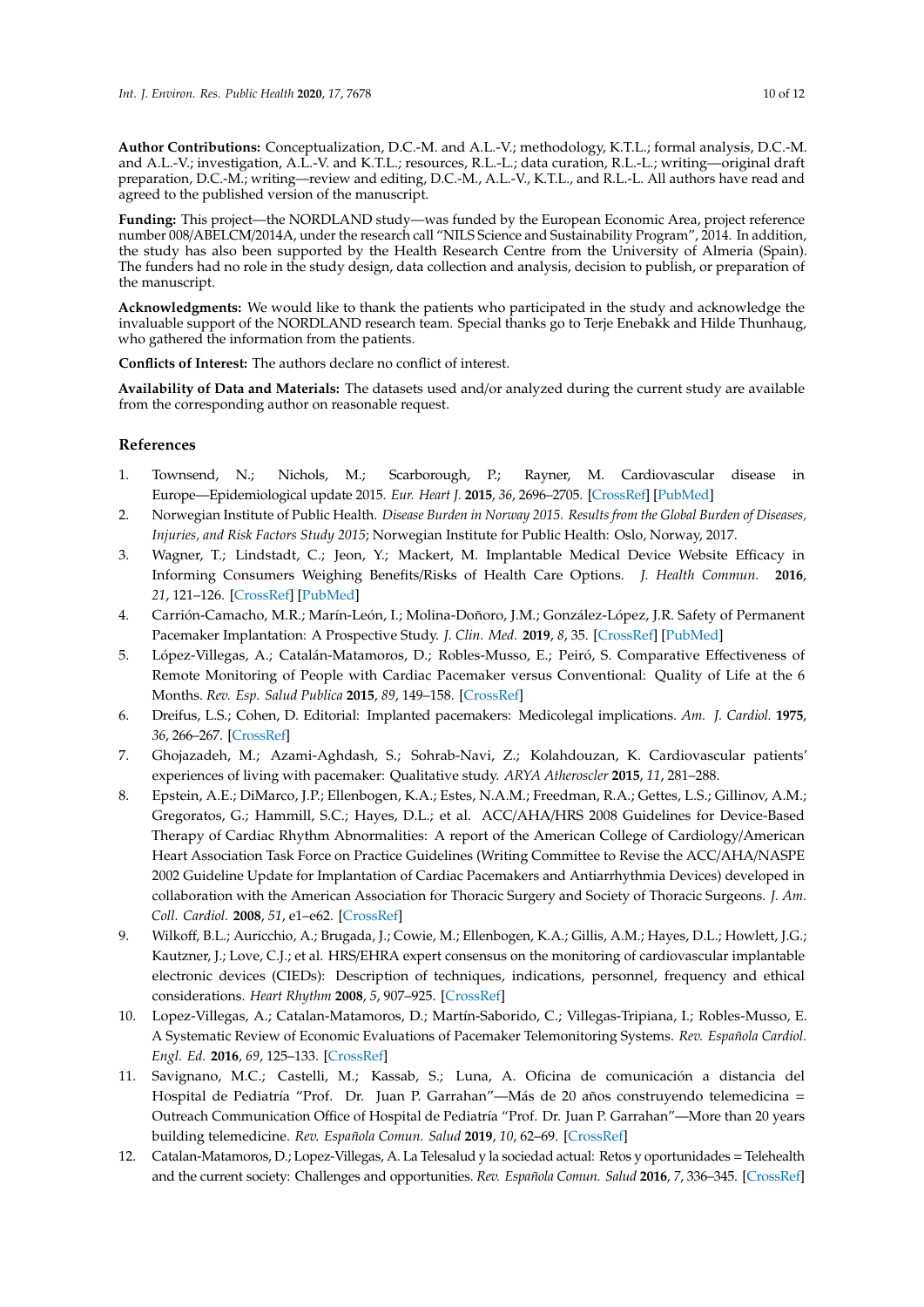- <span id="page-10-0"></span>13. Iversen, M.M.; Espehaug, B.; Hausken, M.F.; Graue, M.; Østbye, T.; Skeie, S.; Cooper, J.G.; Tell, G.S.; Günther, B.E.; Dale, H.; et al. Telemedicine Versus Standard Follow-Up Care for Diabetes-Related Foot Ulcers: Protocol for a Cluster Randomized Controlled Noninferiority Trial (DiaFOTo). *JMIR Res. Protoc.* **2016**, *5*, e148. [\[CrossRef\]](http://dx.doi.org/10.2196/resprot.5646) [\[PubMed\]](http://www.ncbi.nlm.nih.gov/pubmed/27430301)
- <span id="page-10-1"></span>14. Donelan, K.; Barreto, E.A.; Sossong, S.; Michael, C.; Estrada, J.J.; Cohen, A.B.; Wozniak, J.; Schwamm, L.H. Patient and clinician experiences with telehealth for patient follow-up care. *Am. J. Manag. Care* **2019**, *25*, 40–44. [\[PubMed\]](http://www.ncbi.nlm.nih.gov/pubmed/30667610)
- <span id="page-10-2"></span>15. Pron, G.; Ieraci, L.; Kaulback, K.; Medical Advisory Secretariat; Health Quality Ontario. Internet-based device-assisted remote monitoring of cardiovascular implantable electronic devices: An evidence-based analysis. *Ont. Health Technol. Assess. Ser.* **2012**, *12*, 1–86. [\[PubMed\]](http://www.ncbi.nlm.nih.gov/pubmed/23074419)
- <span id="page-10-3"></span>16. Elopez-Liria, R.; Lopez-Villegas, A.; Enebakk, T.; Thunhaug, H.; Lappegård, K.T.; Catalan-Matamoros, D. Telemonitoring and Quality of Life in Patients after 12 Months Following a Pacemaker Implant: The Nordland Study, a Randomised Trial. *Int. J. Environ. Res. Public Health* **2019**, *16*, 2001. [\[CrossRef\]](http://dx.doi.org/10.3390/ijerph16112001)
- <span id="page-10-4"></span>17. López-Villegas, A.; Catalan-Matamoros, D.; Robles-Musso, E.; Bautista-Mesa, R.; Peiró, S. Cost-utility analysis on telemonitoring of users with pacemakers: The PONIENTE study. *J. Telemed. Telecare* **2018**, *25*, 204–212. [\[CrossRef\]](http://dx.doi.org/10.1177/1357633X18767184)
- <span id="page-10-5"></span>18. Lopez-Villegas, A.; Catalan-Matamoros, D.; Robles-Musso, E.; Peiró, S. Workload, time and costs of the informal cares in patients with tele-monitoring of pacemakers: The PONIENTE study. *Clin. Res. Cardiol.* **2016**, *105*, 307–313. [\[CrossRef\]](http://dx.doi.org/10.1007/s00392-015-0921-5)
- <span id="page-10-6"></span>19. Catalán Matamoros, D.; López Villegas, A. Telemedicine in the Artic: Communication challenges. *Rev. Esp. Comun. Salud.* **2015**, *6*, 1–2.
- <span id="page-10-7"></span>20. Scherger, J.E. What patients want. *J. Fam. Pract.* **2001**, *50*, 137.
- <span id="page-10-8"></span>21. Gremigni, P.; Sommaruga, M.; Peltenburg, M. Validation of the Health Care Communication Questionnaire (HCCQ) to measure outpatients' experience of communication with hospital staff. *Patient Educ. Couns.* **2008**, *71*, 57–64. [\[CrossRef\]](http://dx.doi.org/10.1016/j.pec.2007.12.008)
- <span id="page-10-9"></span>22. Bui, A.L.; Horwich, T.B.; Fonarow, G.C. Epidemiology and risk profile of heart failure. *Nat. Rev. Cardiol.* **2011**, *8*, 30–41. [\[CrossRef\]](http://dx.doi.org/10.1038/nrcardio.2010.165)
- <span id="page-10-10"></span>23. Gierula, J.; Kearney, M.T.; Witte, K.K. Devices in heart failure; diagnosis, detection and disease modification. *Br. Med Bull.* **2018**, *125*, 91–102. [\[CrossRef\]](http://dx.doi.org/10.1093/bmb/ldx051)
- <span id="page-10-11"></span>24. Armaganijan, L.V.; Toff, W.D.; Nielsen, J.C.; Andersen, H.R.; Connolly, S.J.; Ellenbogen, K.A.; Healey, J.S. Are Elderly Patients at Increased Risk of Complications Following Pacemaker Implantation? A Meta-Analysis of Randomized Trials: PERMANENT PACEMAKER IN THE ELDERLY. *Pacing Clin. Electrophysiol.* **2012**, *35*, 131–134. [\[CrossRef\]](http://dx.doi.org/10.1111/j.1540-8159.2011.03240.x)
- <span id="page-10-12"></span>25. Manemann, S.M.; Chamberlain, A.M.; Boyd, C.M.; Gerber, Y.; Dunlay, S.M.; Weston, S.A.; Jiang, R.; Roger, V.L. Multimorbidity in Heart Failure: Effect on Outcomes. *J. Am. Geriatr. Soc.* **2016**, *64*, 1469–1474. [\[CrossRef\]](http://dx.doi.org/10.1111/jgs.14206)
- <span id="page-10-13"></span>26. Mastromarino, V.; Casenghi, M.; Testa, M.; Gabriele, E.; Coluccia, R.; Rubattu, S.; Volpe, M. Polypharmacy in Heart Failure Patients. *Curr. Heart Fail. Rep.* **2014**, *11*, 212–219. [\[CrossRef\]](http://dx.doi.org/10.1007/s11897-014-0186-8)
- <span id="page-10-14"></span>27. Riggs, J.R.; Reyentovich, A.; Maurer, M.S.; Dodson, J.A. Frailty and Advanced Heart Failure in Older Adults. *Curr. Cardiovasc. Risk Rep.* **2017**, *11*, 14. [\[CrossRef\]](http://dx.doi.org/10.1007/s12170-017-0539-4)
- <span id="page-10-15"></span>28. Varma, N. Remote monitoring of patients with CIEDs following the updated recommendations-Easing or adding to postimplant responsibilities? *Contin. Cardiol. Educ.* **2016**, *2*, 198–204. [\[CrossRef\]](http://dx.doi.org/10.1002/cce2.45)
- <span id="page-10-16"></span>29. Im, J.; Mak, S.; Upshur, R.; Steinberg, L.; Kuluski, K. "Whatever happens, happens" challenges of end-of-life communication from the perspective of older adults and family caregivers: A Qualitative study. *BMC Palliat. Care* **2019**, *18*, 113. [\[CrossRef\]](http://dx.doi.org/10.1186/s12904-019-0493-7)
- <span id="page-10-17"></span>30. Heyland, D.K.; Barwich, D.; Pichora, D.; Dodek, P.; Lamontagne, F.; You, J.J.; Tayler, C.; Porterfield, P.; Sinuff, T.; Simon, J.; et al. Failure to Engage Hospitalized Elderly Patients and Their Families in Advance Care Planning. *JAMA Intern. Med.* **2013**, *173*, 778. [\[CrossRef\]](http://dx.doi.org/10.1001/jamainternmed.2013.180)
- <span id="page-10-18"></span>31. Hauser, J. Communication in heart failure and palliative care. *Heart Fail. Rev.* **2017**, *22*, 535–542. [\[CrossRef\]](http://dx.doi.org/10.1007/s10741-017-9643-2)
- <span id="page-10-19"></span>32. Michelson, K.; Clayman, M.L.; Ryan, C.; Emanuel, L.; Frader, J. Communication During Pediatric Intensive Care Unit Family Conferences: A Pilot Study of Content, Communication, and Parent Perceptions. *Health Commun.* **2017**, *32*, 1225–1232. [\[CrossRef\]](http://dx.doi.org/10.1080/10410236.2016.1217450)
- <span id="page-10-20"></span>33. Lopez-Villegas, A.; Catalan-Matamoros, D.; Lopez-Liria, R.; Enebakk, T.; Thunhaug, H.; Lappegård, K.T. Health-related quality of life on tele-monitoring for users with pacemakers 6 months after implant: The NORDLAND study, a randomized trial. *BMC Geriatr.* **2018**, *18*, 223. [\[CrossRef\]](http://dx.doi.org/10.1186/s12877-018-0911-3)